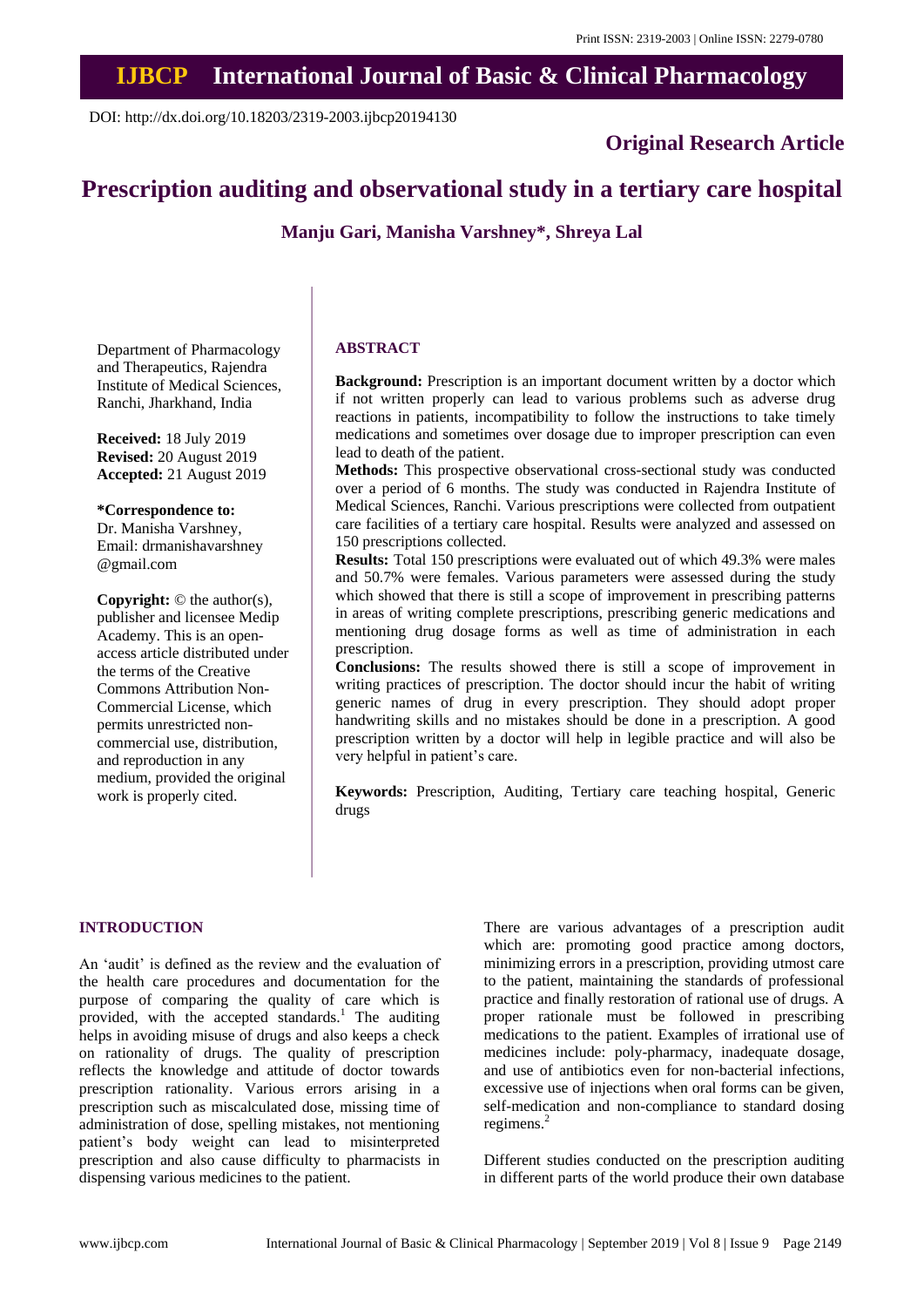for the future comparative studies.<sup>3</sup> So, an observational study was conducted on the prescription auditing from various departments of a tertiary care teaching hospital.

#### **METHODS**

A prospective observational cross-sectional study was carried out in a tertiary care teaching hospital over a period of 6 months at Rajendra Institute of Medical Sciences, Ranchi. The prescriptions were collected from various departments (Medicine, Neurology, Ortho, Paediatrics, Skin, Surgery) and analysis was done at RIMS, Ranchi. Study was conducted during  $10<sup>th</sup>$  march  $2018$  to  $10<sup>th</sup>$  august 2018. The study was approved by the Institutional Ethics Committee.

The study population consisted of all patients who visited the various departments of RIMS and for whom medicines were prescribed during the study period.

Critically ill indoor patients and prescriptions including only investigational advice were excluded.

Following parameters were analysed in prescription auditing.<sup>4</sup>

- *Patient details:* Patient name, sex, body weight, date of prescription received.
- *Description of drug:* Drug dose, dosage form, generic name, brand name, duration of treatment, time of administration, average no. of drugs per prescription.
- Clinical diagnosis.
- Doctor's signature.

Data was analysed by statistical tools.

## **RESULTS**

In this study, a total of 150 prescriptions were evaluated over a period of six months (Table 1). Out of 150 samples analysed, 49.3% were males and 50.7% were females. Patient name and sex were mentioned properly in all the prescriptions along with date of prescription received. Body weight of the patient was not mentioned in any of the prescriptions. Drug dose was mentioned in 93.3% of prescriptions while drug dosage form was mentioned in 96.7% of prescriptions. Few of the prescription had the name of doctors mentioned but without their signatures. Only 5.3% of the prescriptions contained generic name of the drugs while 96.7% contained brand name of the drug. Duration of treatment was mentioned in 74.7% of the prescriptions while time of administration of drug was mentioned in 28.7% of the prescriptions. Average number of drugs prescribed per prescription was 3.8. Few of the prescriptions had spelling mistakes and unclear handwriting.

## **Table 1: Evaluation of various parameters in a prescription.**

| <b>Parameters of</b><br>prescription audit | Yes<br>(mentioned) | No (not<br>mentioned) |
|--------------------------------------------|--------------------|-----------------------|
| <b>Patient name</b>                        | 150                | $\theta$              |
| <b>Patient sex</b>                         | 150                | 0                     |
| <b>Patient body weight</b>                 | 0                  | 150                   |
| Date of prescription<br>received           | 150                | 0                     |
| <b>Clinical diagnosis</b><br>mentioned     | 66                 | 84                    |
| Drug dose                                  | 140                | 10                    |
| Drug dosage form                           | 145                | 5                     |
| Drug generic name                          | 8                  | 142                   |
| Drug brand name                            | 145                | 5                     |
| <b>Duration of treatment</b><br>mentioned  | 112                | 38                    |
| <b>Time of administration</b><br>mentioned | 43                 | 107                   |
| <b>Total counts</b>                        | 1109               | 541                   |
| % of total counts                          | 67.21%             | 32.79%                |

Total counts over all =  $150*11=1650$ .







**Figure 2: Venn diagram depicting the number of prescriptions containing only drug brand name, only drug generic name and those containing both generic and brand names.**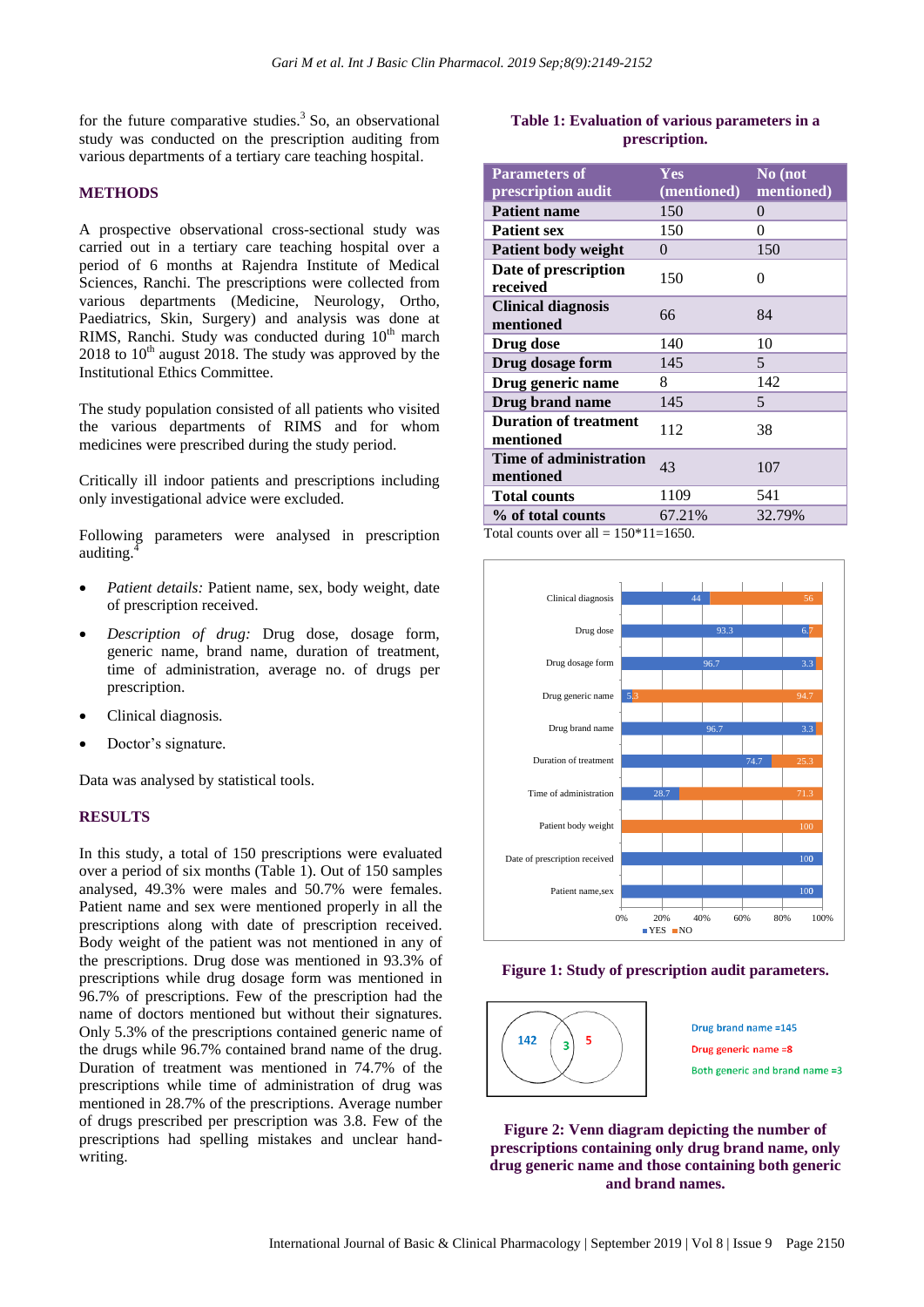#### **DISCUSSION**

In this study, 96.7% prescriptions did not contain even a single drug prescribed in its generic name (Figure 1). None of the prescriptions were mentioned with body weight of the patients, not even the prescriptions collected from paediatrics department.

A similar study highlights the practice of poly-pharmacy, low usage of generic drugs, injudicious usage of antibiotics and injections and low usage of drugs from essential drugs list in other parts of this region in India.<sup>5</sup> Total four parameters were assessed in 150 prescriptions including patient details, description of drug, clinical diagnosis and doctor's signature.

Out of 150 prescriptions analysed, each prescription contained the name and sex of the patient as well as date of the prescription received. In none of the prescription, body weight of the patient was mentioned. Dose of the drug was mentioned in 140 of the prescriptions while dosage form was mentioned in 145 prescriptions. Clinical diagnosis was mentioned only in 44 prescriptions out of 150 while rest prescriptions only contained the presenting complaints of the patient. Medical history of the patients was mentioned only in few of the prescriptions while in many of them, history of the patient was never taken at all. Duration of treatment of drug was mentioned in 112 prescriptions. Time of administration of drug was mentioned only in 43 prescriptions. Generic name of the drug was mentioned only in 8 of the prescriptions collected while brand name was mentioned in 145 prescriptions. Both generic name and brand name of the drug were mentioned only in 3 prescriptions (Figure 2).

The low selection of generic drugs were similar to study conducted by Sandoz et al, in which it was  $6\%$ .<sup>6</sup> However studies conducted by Junid et al, in Malaysia (45.2%) and Nwidu et al, in Nigeria (37.4%) have documented higher prescribing of drugs by generic name.<sup>7,8</sup> Drugs should be prescribed by generic name as it avoids duplication of constituents of drugs and provides cost effective drug therapy.

Average number of drugs prescribed per prescription was 3.8. Shankar et al reported in their study number of drugs per prescription  $4.3<sup>9</sup>$ . About 15% of the prescription contained 6 or more drugs which was found mostly from prescription obtained from Neurology department (8.4%). The dosage form prescribed was mostly tablet form (88.1%) while topical form was prescribed only in 15.2%.

The present study clearly indicates there is a great need of modifications in prescription writing. Doctors are required to prescribe generic medications to patients, this can be achieved with the help of educational circulars. Guidelines for rational use of drugs must be provided to every health facility.<sup>10</sup> Proper guideline for writing legible prescriptions should be made available in all health facilities and strict orders should be given to every

medical professional to abide by these guidelines. Various workshops and seminars must be conducted in the institution to provide medical knowledge about rationality of drugs, polypharmacy, guidelines for treatment and random check of prescription must be done from time to time to keep a check on proper guidelines being followed by doctors.<sup>11</sup>

### **CONCLUSION**

Prescription auditing gives us a current picture of prescribing practices in a tertiary care hospital setting. This observation study shows there is a great need of improvement in prescribing practices in the areas of writing detailed prescription including the dose and the dosage form of the drug, time of administration of the drug, reducing the no. of drugs in a prescription thus reducing the practice of polypharmacy. There is a great need of mentioning generic name of drugs in each prescription with a must signature as well as name of the doctor and his registration number. Prescription audit is an important tool in improving the quality of patient care. A proper action plan must be created in order to improve the patient care, and more focus should be done on rationality of drugs.

*Funding: No funding sources Conflict of interest: None declared Ethical approval: The study was approved by the Institutional Ethics Committee*

## **REFERENCES**

- 1. Kandula P, Rao S, Sangeetha K, Reddy Y &Gudi S. A study of prescription audit in outpatient department of a tertiary care teaching hospital in India: an observational study. J Drug Delivery Therap. 2017;7(3):92-7.
- 2. Hogerzeil HV. Promoting rational prescribing: an international perspective. Br J Clin Pharmacol. 1995;39(1):1–6.
- 3. Bandyopadhyay D, Banerjee CN, Chattopadhyay S, Singha P. A study of prescription auditing in a Tertiary Care Teaching Hospital of Eastern India. J Drug Deliv Ther. 2014;4(1):140–9.
- 4. Panayappan L, Jose JM, Joseph JG, Jayapal K, Saju S, Kumar K. Prescription audit and prescribing indicators: a review. J Bio Innov. 2017;6(4):542-7.
- 5. Gopalakrishnan S, Ganeshkumar P, Katta A. Assessment of prescribing practices among urban and rural general practitioners in Tamil Nadu. Indian J Pharmacol. 2013;45(3):252–7.
- 6. Sandozi T, Naushe F. Drug utilization study in ischemic heart diseases associated with diabetes and hypertension. Int J Pharma Bio Sci. 2010;1(3):1-4.
- 7. Al-Junid SM, Ezat WP, Surianti S. Prescribing patterns and drug cost among cardiovascular patients in Hospital University Kebangsaan Malaysia. Med J Malaysia. 2007;62(1):59-65.